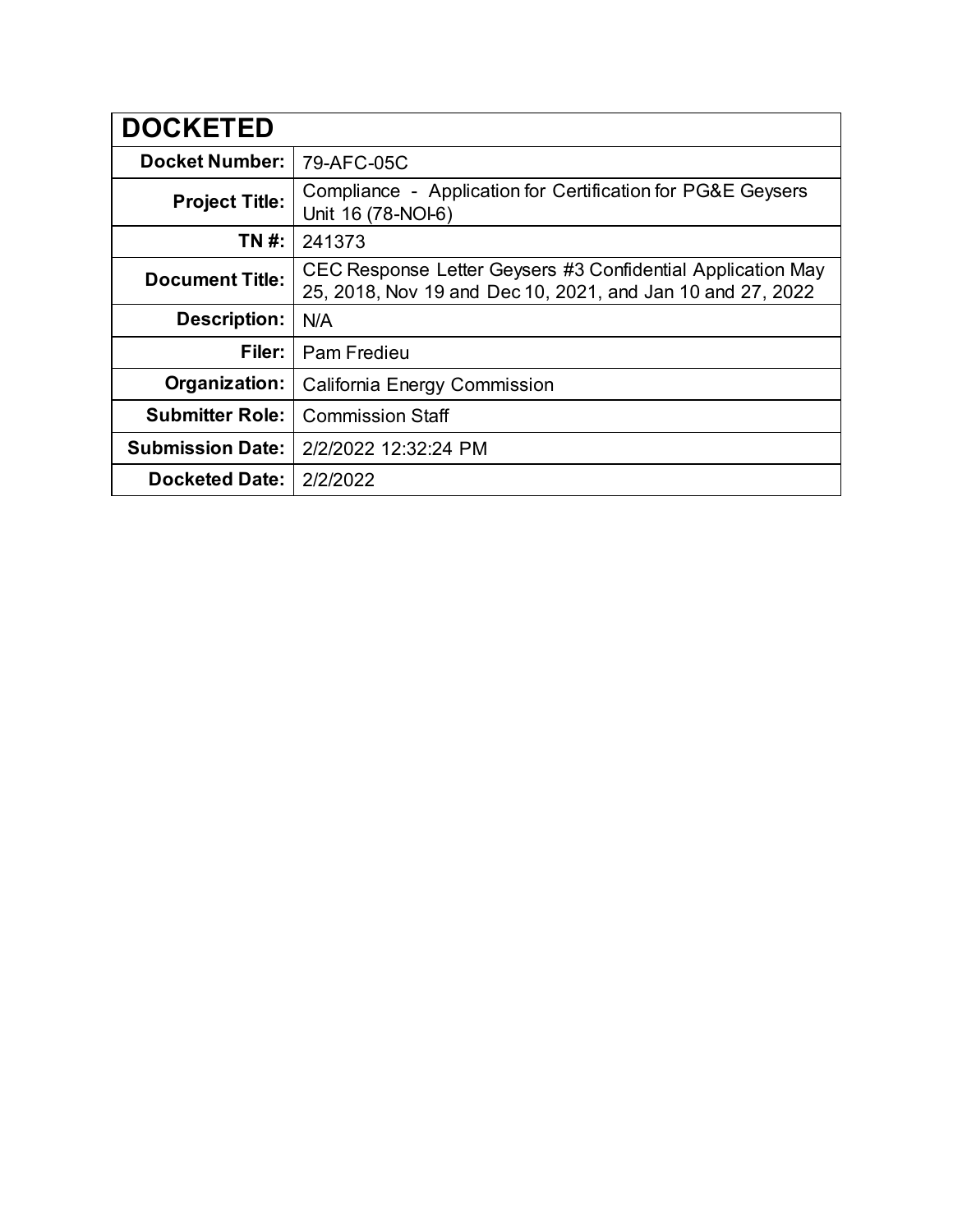



February 2, 2022

#### **Via Email**

Jeff Harris Ellison Schneider Harris & Donlan LLP 2600 Capitol Avenue, Suite 400 Sacramento, California 95816 [jdh@eslawfirm.com](mailto:jdh@eslawfirm.com)

Applications for Confidential Designation Geysers Unit 3, Sonoma (80-AFC-1C) Geysers Unit 16, Quicksilver (79-AFC-5C) Geysers Unit 17, Lakeview (79-AFC-1C) Geysers Unit 18, Socrates (79-AFC-3C) Geysers Unit 19, Calistoga (81-AFC-1C) Geysers Unit 20, Grant (82-AFC-1C)

Dear Jeff Harris:

The California Energy Commission (CEC) received an application for confidential designation submitted on behalf of the listed CEC-certified projects, Geysers Units 3, 16, 17, 18, 19, and 20 (Geysers facilities), dated May 25, 2018. This application was followed by repeated applications for document submissions covering substantially similar information submitted in response to CEC staff's investigation of the Geysers facilities and the recommissioning process that continues. CEC received applications for confidential designation dated November 19, 2021, December 10, 2021, January 10, 2022, and January 27, 2022, in conjunction with the submission of monthly documents related to the recommissioning and inspection, testing, and maintenance activities at the six Geysers units. These applications were submitted on behalf of Geysers Power Company, LLC, (GPC or applicant), the project owner of the Geysers facilities.

The referenced applications contained similar bases for confidential designation. This letter addresses all applications submitted to date. Collectively, the applications request confidential designation for information related to the testing, maintenance and recommissioning of the fire protection and wet-down systems of the Geysers facilities. Specifically, the applications seek confidential designation for: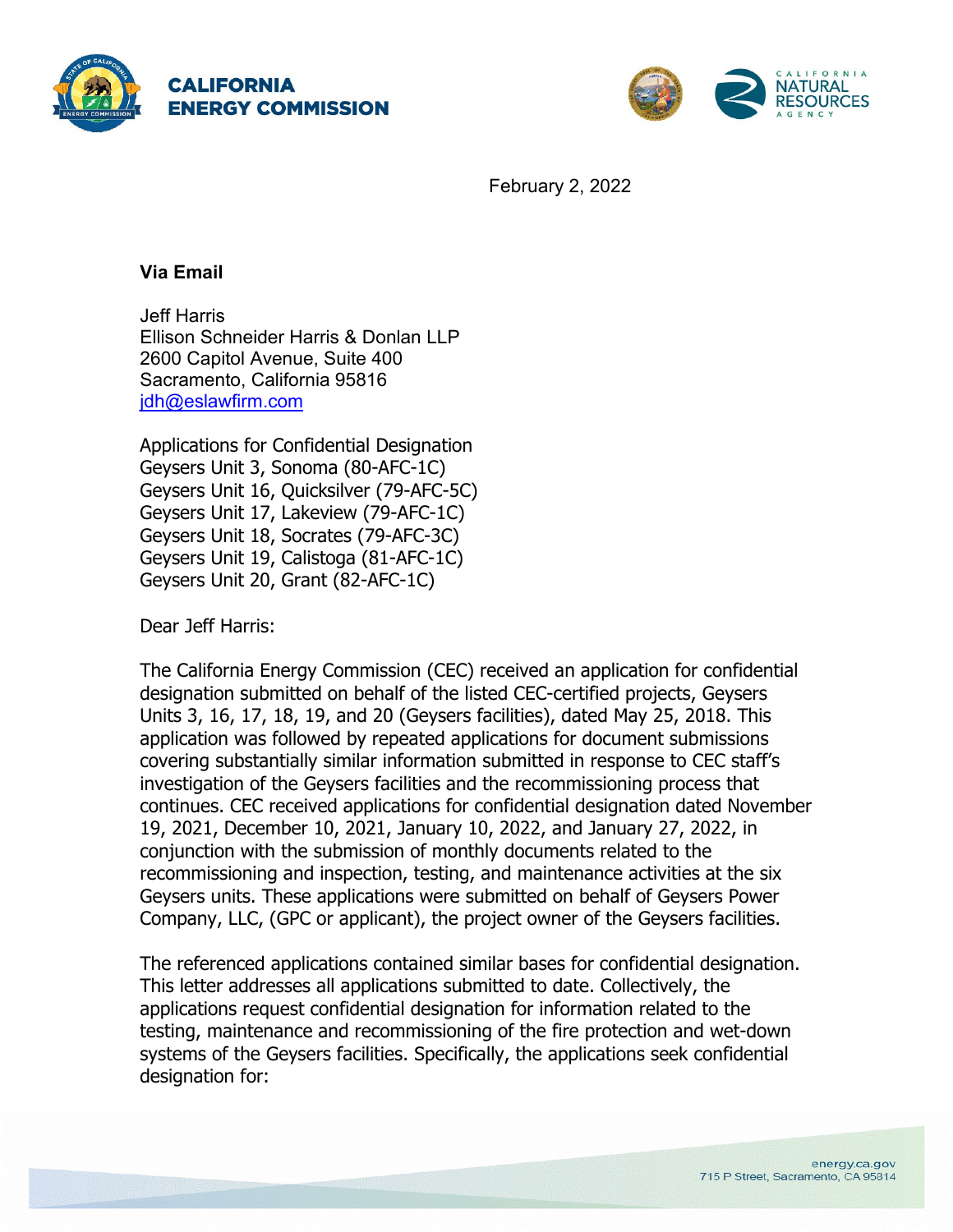- 1. Fire Protection System Inspection, Testing and Maintenance (ITM) Reports, which include fire alarm and life safety inspection certificates, deluge sprinkler systems and water spray reports, dry-pipe fire sprinkler system reports, pre-action fire sprinkler system reports, fire alarm inspection reports, fire pump inspection reports, wet pipe fire sprinkler system reports, and summary corrective action tables.
- 2. Site specific fire protection drawings.
- 3. Plant manuals sections 4, 8, and 9: fire protection system and equipment descriptions.
- 4. Fire system alarm design description and narrative.
- 5. Fire protection plans.
- 6. 49 Hazardous materials business plans overlay drawings.
- 7. Draft and final basis of design narratives and recommissioning plan drafts that contain detailed information regarding facility fire protection and wetdown systems.
- 8. Multiple monthly recommissioning reports with a confidential Appendix A that details ongoing construction activities and Appendix B that details the schedule of activities during recommissioning.

In discussing this matter with CEC staff, I understand that the documents in the CEC's possession subject to the applications can be divided into three broad categories: (1) documents that reflect the Geysers facilities' fire protection systems as they existed before the recommissioning efforts, generally documents dated between 2013 and 2018 (historic records), (2) the basis of design (BOD) narrative recommissioning plans (BOD records) and monthly recommissioning reports (MR reports) generally dated from 2019 to the present, and (3) fire protection and deluge systems inspection, testing, and maintenance reports (ITM) with corrective action tables generated 2019 and later (ITM records).

The historic records are composed of the fire system ITM reports and fire and deluge system technical information in existence prior to 2019. The historic records describe the condition of the fire protection systems at the Geysers facilities and reflect inspections between 2013 and 2018. These documents were provided at the request of CEC staff in 2018 and are included in categories 1-6 above.

The BOD records and MR reports comprise the plans on how the existing fire protection and deluge systems are being replaced, modified, or removed at the Geysers facilities through a recommissioning process and includes design information on the new systems. The BOD records were generated after the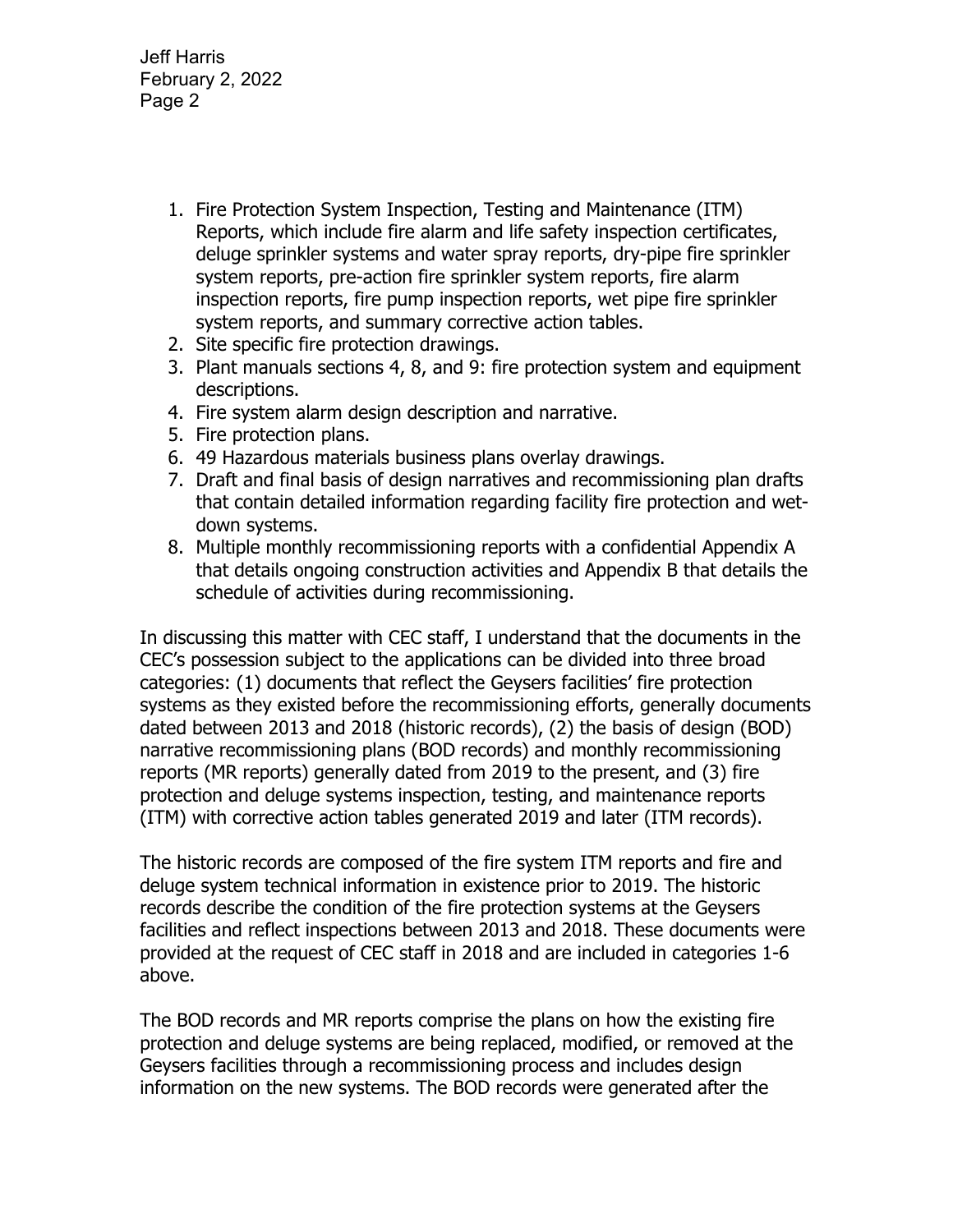historic records. The MR reports were first provided to staff starting in April 2020 and reflect the progress made in installing the new systems. The relevant portions of the MR reports subject to the repeated applications for confidential designation are appendices A and B reflecting details of ongoing construction work as well as a schedule of future work on the various fire systems. Categories 7 and 8, noted above, reflect the BOD records and MR reports, respectively.

The post 2018 ITM records contained in category 1 cover inspection, testing, and maintenance reports, the related fire alarm and life safety system inspection certificates, and the corrective action table summarizing the findings in the ITM records.

An application for confidential designation shall be granted under the California Code of Regulations, title 20, section  $2505(a)(3)(A)$ , "... if the applicant makes a reasonable claim that the Public Records Act or other provision of law authorizes the Commission to keep the record confidential." The executive director determination made in response to an application for confidential designation is subject to a reasonableness standard. It is the applicant's burden to make a reasonable claim for confidentiality based on the California Public Records Act and other applicable laws.

The May 25, 2018, application (and repeated applications) identifies four bases for confidential designation: (1) trade secrets/proprietary information based on Government Code sections 6254.7(d) and 6254.15, (2) Government Code section 6255(a), commonly referred to as the balancing test, (3) critical infrastructure information (CII) or critical energy infrastructure information (CEII) under state and federal laws, and (4) personnel, medical or similar files under Government Code section 6254(c). The term of the confidential designation requested is for the life of each facility. The November 19, 2021, applications and successive applications identify the first three bases but do not include #4 and the requested term of confidential designation is also for the life of each facility.

# **Confidentiality Claims**

#### **Trade Secrets/Proprietary Information**

The California Public Records Act allows for the non-disclosure of trade secrets including, among others, those records exempt from disclosure under the Uniform Trade Secrets Act. (Gov. Code sections 6254(k), 6276, 6276.44; Evid. Code section 1061(a); Civ. Code section 3426.1(d).) California Code of Regulations, title 20, section 2505(a)(1)(D), states that if an applicant for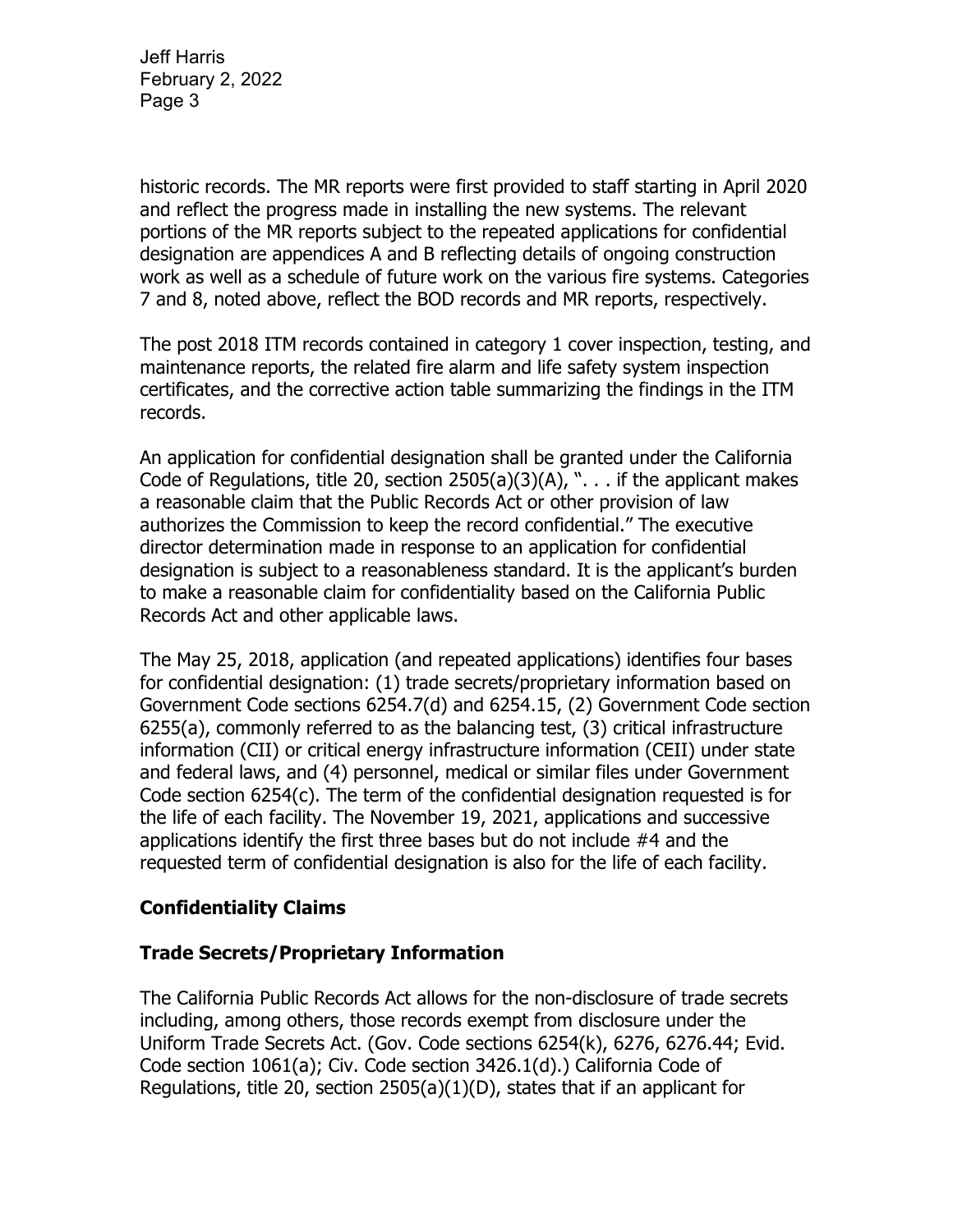confidential designation believes that the record should not be disclosed because it contains trade secrets, the application shall state: (1) the specific nature of the advantage, (2) how the advantage would be lost, (3) the value of the information to the applicant, and (4) the ease or difficulty with which the information could be legitimately acquired or duplicated by others. In this case, the applications do not specify how these four elements are met.

The May 25, 2018, application and repeated applications claim that the sitespecific drawings, reports, and system descriptions related to the fire protection and suppression systems covering both the historic records and BOD records represent specific compilations of information related to the specific technologies employed at the six facilities, including the design and location of certain fire protection systems, drawings, photographs, and other commercially valuable information related to the facility's operations and schematics. The applications also note that such information is used for asset protection purposes and that the detailed information has independent economic value from not being known to the public or competitors. Finally, the applications state the relevant fire protection systems are located on non-public, secure facilities.

The November 19, 2021, applications, and successive applications state that the applicant purchases equipment for the fire protection systems and retains the services of consultants and contractors to conduct work associated with the recommissioning, to inspect the fire protection systems, and to carry out any ITM corrective actions. The applications claim that public disclosure of this information could place the applicant at a pricing disadvantage if the totality of the basis of designs, recommission plans, the schedule of the fire protection system recommissioning efforts, or other confidential fire protection system information identified in categories 1, 7, and 8 above is made public and available to potential vendors of equipment and providers of fire protection system services. The applications also state that the confidential information has independent economic value from not being generally known to the public, including GPC's competitors and vendors who could obtain economic value from the disclosure or use of the confidential information.

Civil Code section 3426.1(d) defines "trade secret" as:

"[I]nformation, including a formula, pattern, compilation, program, device, method, technique, or process, that:

(1) Derives independent economic value, actual or potential, from not being generally known to the public or to other persons who can obtain economic value from its disclosure or use; and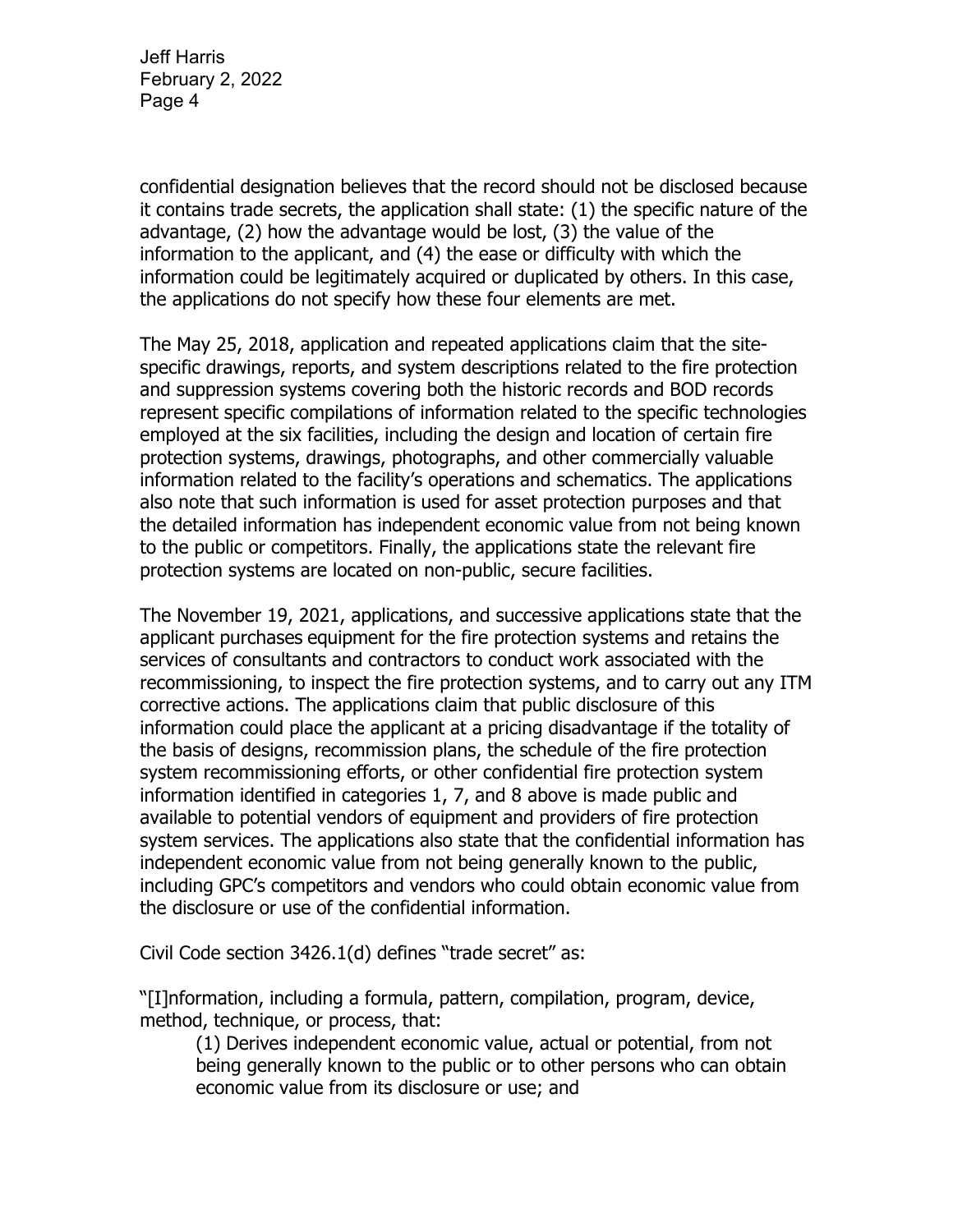> (2) Is the subject of efforts that are reasonable under the circumstances to maintain its secrecy."

(Civ. Code section 3426.1(d); See also Gov. Code sections 6254(k), 6276, 6276.44; Evid. Code section 1061(a); Uribe v. Howie (1971) 19 Cal. App. 3d 194, 207.)

The applicant requests confidentiality under Government Code sections 6254.7(d), 6254.15, and 6254(k). The first two sections do not apply to the records submitted with the application as they do not contain emissions data, do not contain building code violation information, and do not relate to retaining, locating, or expanding a facility in California. We consider broadly whether the applicant has made a claim under Government Code section 6254(k), which exempts from disclosure those records that are exempted or prohibited from being disclosed pursuant to other laws, including federal or state law governing trade secrets.

The applications for confidential designation cover historic records, BOM records, MR reports, and ITM reports.

#### **Historic Records of Systems Replaced or Removed**

The historic records do not identify specific technologies currently or proposed to be employed at the sites. Given the recommissioning and redesigning of the fire protection systems and the removal and modification of obsolete systems, the rationale in the applications regarding trade secrets and proprietary information is no longer valid for those historic records. These records do not indicate how the applicant is currently operating or will operate in the future, or otherwise indicate what independent economic value is derived from their secrecy. Therefore, these records are not trade secrets exempt from disclosure under the California Public Records Act.

#### **BOD Records of Existing and New Systems, MR Report, and ITM Records**

With respect to the remaining records, the claim of trade secrets could be supported for some records but not others. Specifically, the applicant has failed to explain how "independent economic value" is derived from keeping information about the fire protection system from being made public. However, the CEC recognizes that release of some of these records could create safety and security concerns. These concerns are addressed under a different exception to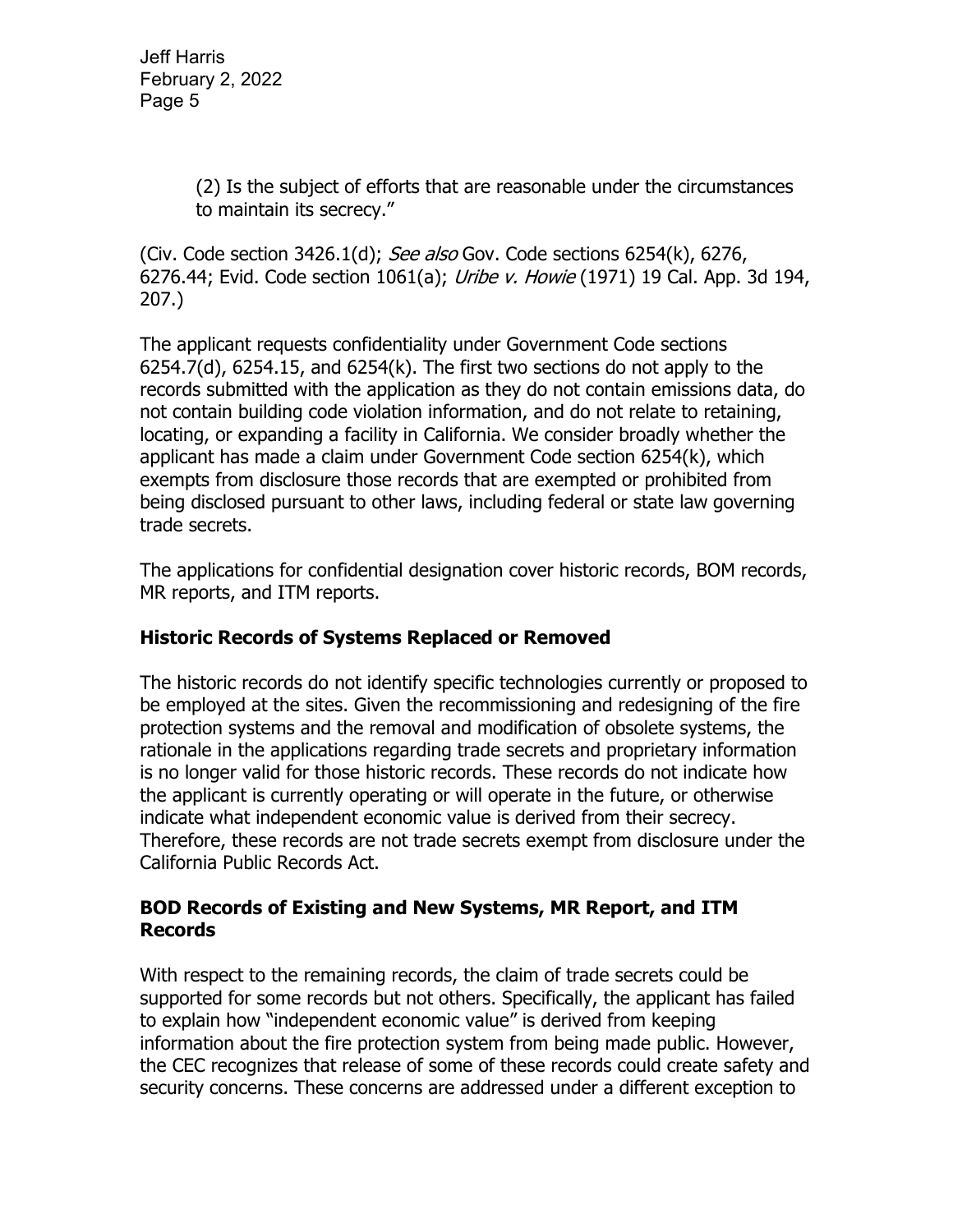the California Public Records Act disclosure requirements, discussed below.

As noted, the November 19, 2021, applications and successive applications also claims that the public disclosure of the confidential information could place the applicant at a pricing disadvantage if the totality of the basis of designs, recommission plans, the schedule of the fire protection system recommissioning efforts, or other confidential fire protection system information is made public and available to potential vendors of equipment and providers of fire protection system services. However, the application does not specifically identify which fire protection equipment the applicant is purchasing. Confidentiality would be appropriate for those records that, if released, could affect ongoing procurement negotiations, but the application does not support the applicant's trade secret claim. If the applicant can demonstrate such a claim, the confidentiality likely overlaps with the confidentiality protection granted in the public interest in disclosure section of this letter and expires after the procurement is complete.

### **Public Interest in Disclosure section 6255(a)**

Government Code section 6255(a) allows an agency to withhold records from public disclosure where on the facts of the case the public interest served by not disclosing the record "clearly outweighs the public interest served by disclosure of the record." This is referred to as the balancing test.

The referenced applications assert that the public interest served by not disclosing the record clearly outweighs the public interest served by disclosure of the record because there is a public interest in preventing possible vandalism, tampering, and other third-party imposed damages. Finally, the applications note that the facilities are not accessible so there is no public interest in disclosing site-specific information.

The balancing test can be used to support the non-disclosure of information related to public safety. However, mere claims of potential mischief are insufficient and facts demonstrating that specific harm is likely to result to the public or specific individuals is required to justify withholding information. "The critical point is that a court applying section 6255(a) cannot allow '[v]ague safety concerns' to foreclose the public's right of access. (citations omitted)" (American Civil Liberties Union Foundation v. Superior Court (2017) 3 Cal.5th 1032, 1046 [221 Cal.Rptr.3d 832, 843, 400 P.3d 432, 441].)

For example, the Court of Appeal rejected a claim by the County of Santa Clara that GIS information showing the location of easements for Hetch Hetchy water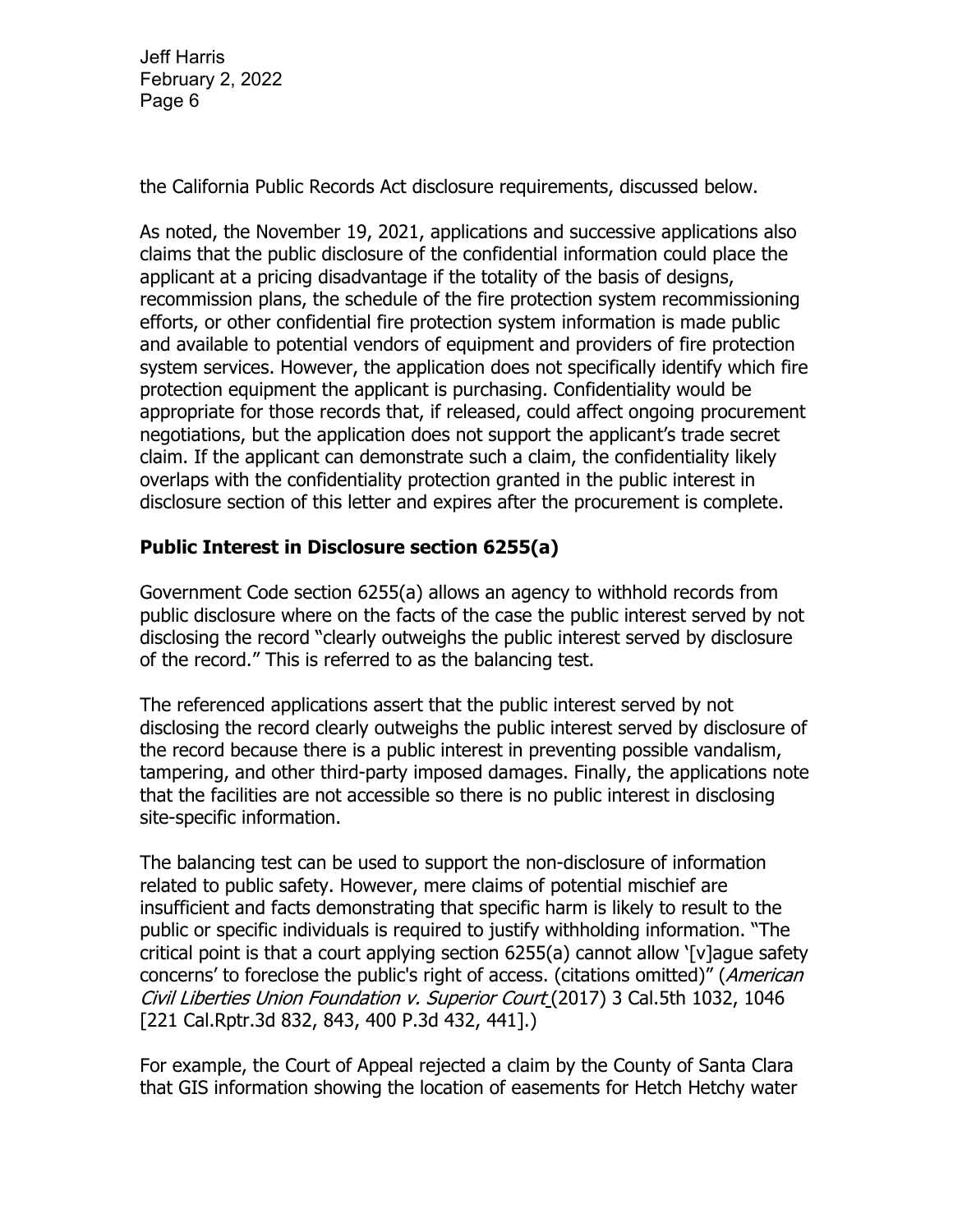pipelines should be withheld, despite the County's claim that doing so was necessary to minimize the threat of terrorist attack. The court noted that the claim was overbroad and additionally undermined by the fact that the County had released the information, albeit under a nondisclosure agreement. "While we are sensitive to the County's security concerns, we agree with the trial court that the County failed to support nondisclosure on this ground." (County of Santa Clara v. Superior Court (2009) 170 Cal.App.4th 1301, 1329 [89 Cal.Rptr.3d 374, 395], as modified (Feb. 27, 2009).)

### **Historic Records of Systems Replaced or Removed**

The applicant has not made a reasonable claim that the public interest served by not disclosing the historic records clearly outweighs the public interest served by disclosure. The historic records generally include documents dated between 2013 and 2018 that reflect facility fire protection systems before the recommissioning efforts. The consequences in the applications regarding vandalism, tampering, or third-party imposed damages are no longer valid for historic records related to the fire protection and related systems that have been replaced or removed.

## **BOD Records of Existing and New Systems**

The public has an interest in knowing what corrective actions the applicant is implementing and how it is managing its fire protection systems as a result of the CEC's investigation of the Geysers facilities. This interest may be outweighed by other considerations, such as the threat and danger to the facility and safety from disclosing the exact configuration of fire protection systems that, if tampered with or vandalized, could provoke a fire onsite and offsite the facilities. Here, the applicant is concerned about site safety and security relevant to the new fire protection systems and fire protection systems or related systems still in operation and not recommissioned. Specifically, the applicant argues that the public interest in protecting the fire protection systems for the Geysers facilities arises from preventing possible vandalism, tampering, or other third-party imposed damages and noted recent trespassing incidents at substations and other energy facilities.

The Geysers facilities are in remote areas prone to wildfire. It is reasonable to conclude that knowledge of either the status of a system or how a system can be shut down could risk fire moving off site. Furthermore, details concerning the specific design and operation of the fire protection and wet-down system contained in the BOD records could provide sufficient information for someone to interfere with its proper functioning. Here, there are sufficient facts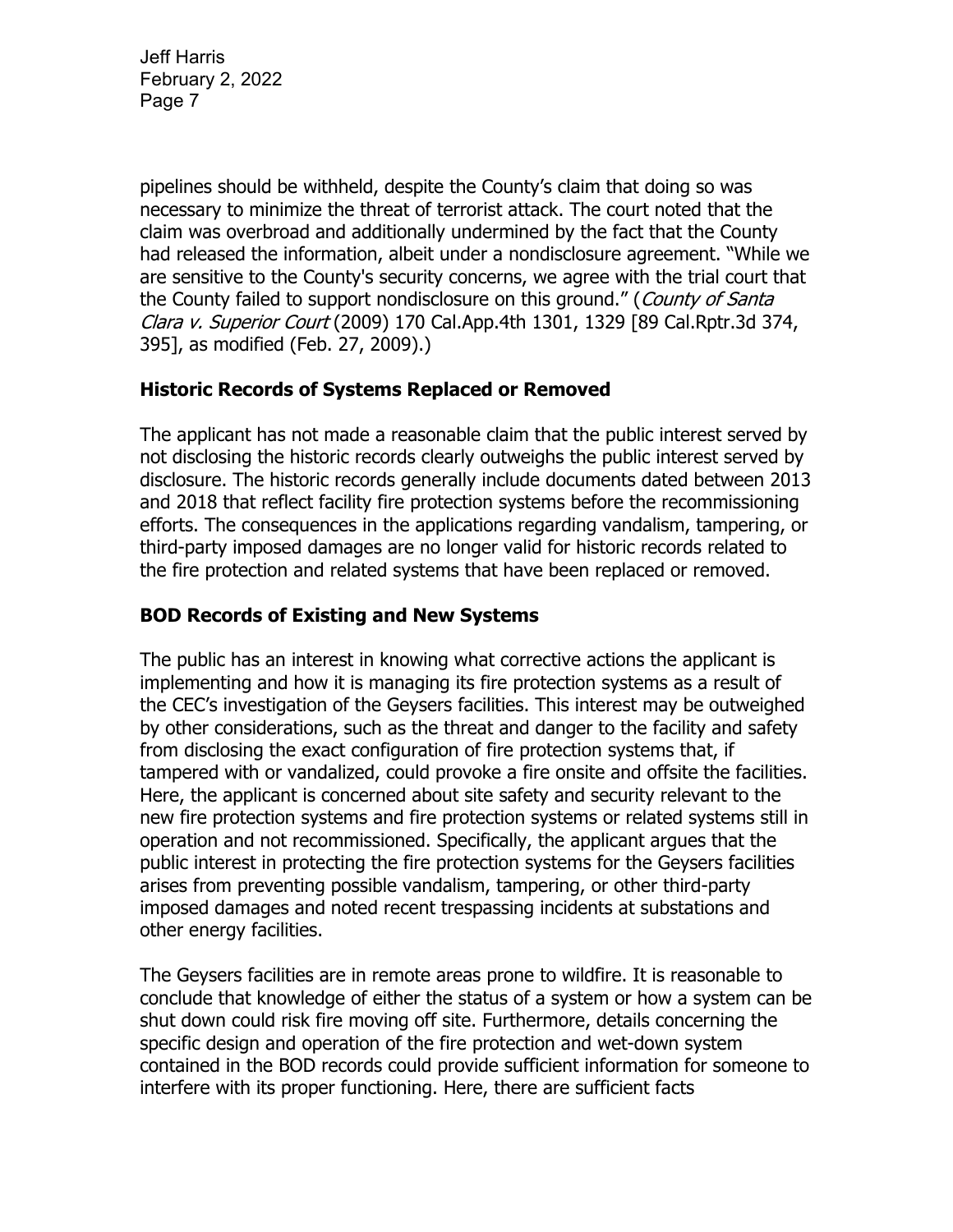demonstrating that specific and serious harm could result to the public. As such, the applicant has made a reasonable claim that the public interest in ensuring that details regarding fire protection systems and related systems at the Geysers facilities do not fall into the wrong hands outweighs the public interest in understanding the exact configuration of these systems.

### **MR Reports and ITM Records**

The applicant's concerns regarding site safety and security are also relevant to the MR reports' appendices A and B, which include details of ongoing construction work and schedule of future work on the various fire systems and the ITM records. The records contain information regarding which fire protection systems are offline, being installed, or otherwise impaired. Knowledge of the system status and schedule would enhance one's ability to strategically damage the facility by targeting specific areas based on fire system status. Here, there are sufficient facts demonstrating that specific harm is likely to result to the public. As such, the public interest in ensuring that details regarding the status of fire protection systems and schedule for repairs and installation of systems at the Geysers facilities do not fall into the wrong hands outweighs the public interest in immediately knowing the system status or schedule for system repairs or installation.

#### **Critical Energy Infrastructure Information**

The referenced applications identify Government Code section 6254(ab) and its protection against the release of critical infrastructure information (CII), the Department of Homeland Security (DHS) protection of CII, and Federal Energy Regulatory Commission's (FERC) protection of Critical Energy Infrastructure Information (CEII) in support of the requested confidential designation. But the language in the application confirms that none of these exemptions apply.

At the state level, Government Code section 6254(ab) sets forth protection from public disclosure of certain infrastructure information provided the following is met: (1) the information is CII, as defined in United States Code, title 6, section 131(3), and (2) the information is voluntarily submitted to the Office of Emergency Services (OES) for use by that office. Importantly, Government Code section 6254(ab) expressly states that, this subdivision shall not affect the status of information in the possession of any other state or local governmental agency.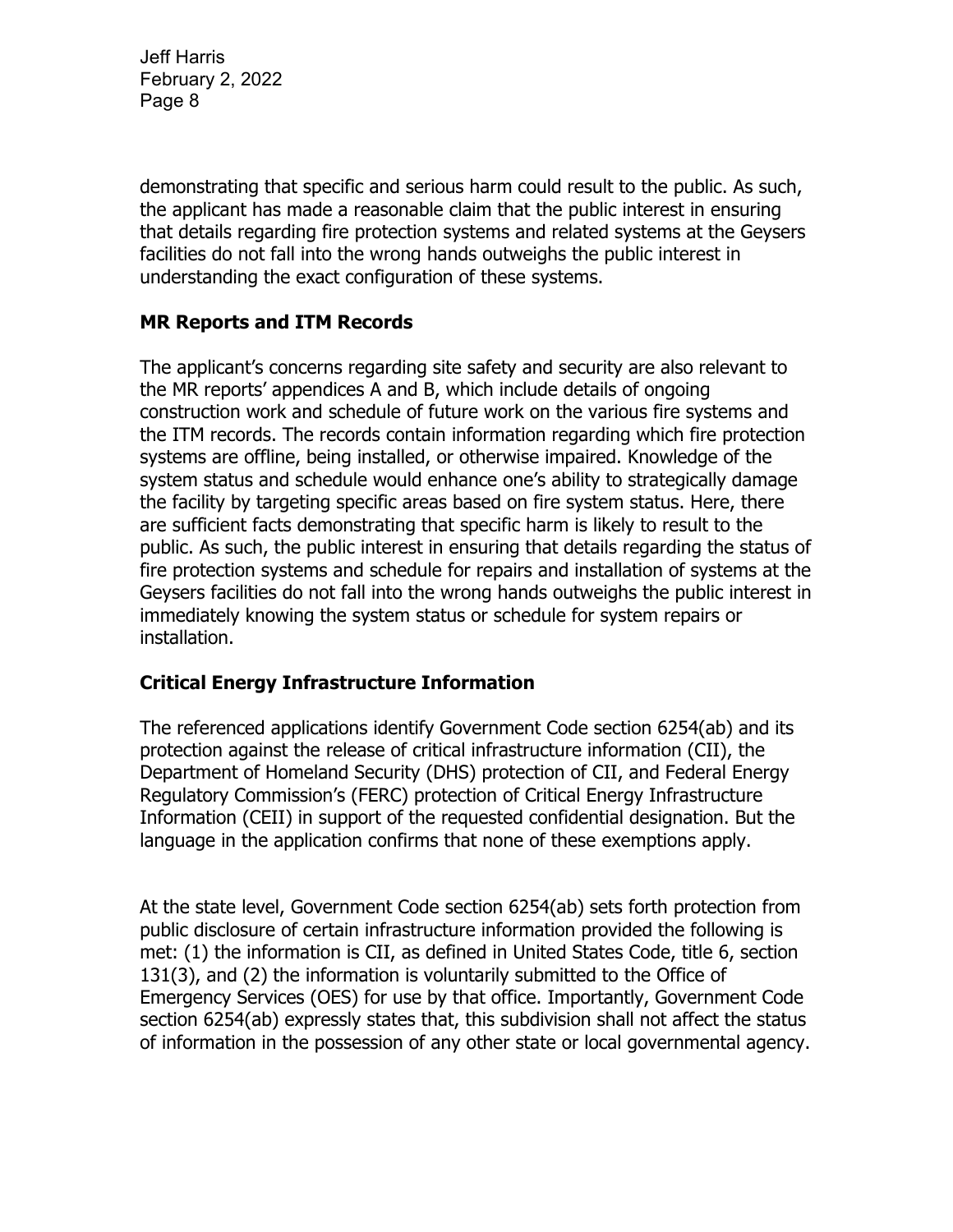Similar to Government Code section 6254(ab), DHS and FERC have processes in place to designate information as protected CII or CEII, but the same limitations found in Government Code section 6254(ab) apply: The information must be voluntarily submitted to the federal agency for designation and the designation does not cover data independently obtained by a state agency. The salient provision of federal law states in part, "nothing in this section shall be construed to limit or otherwise affect the ability of a State…agency…to obtain critical infrastructure information in a manner not covered by subsection (a), including any information lawfully and properly disclosed generally or broadly to the public and to use such information in any manner permitted by law." (See 6 U.S.C. section 673 and 18 CFR section 388.113.)

The applications state there has been no occasion to date to seek CII or CEII designation for the facility fire protection information. Thus, there has been no opportunity for the DHS or FERC to consider whether fire protection information warrants a designation of CII or CEII.

The applicant has not made a reasonable claim that the records can be withheld under CII or CEII as the applications state the records at issue have not been provided to the relevant federal or state agencies for designation and the records in the possession of the CEC were not obtained from DHS, FERC, or OES. In addition, it is unlikely the historic records of obsolete fire systems would show vulnerabilities in critical systems and be deemed to meet the definition of CEII set forth in 18 CFR section 388.113(c)(2).

#### **Personnel, medical, or similar files under Government Code section 6254(c)**

Government Code section 6254(c) protects from disclosure personal information such as that found in personnel or medical files. The May 25, 2018, application and repeated applications state the records may contain plant personnel and contractor personnel information and job performance. Staff has informed me that they are unaware of any such information in the submitted records beyond the names from the signatures of those performing inspections and plan review. Thus, this basis is irrelevant to the documents provided.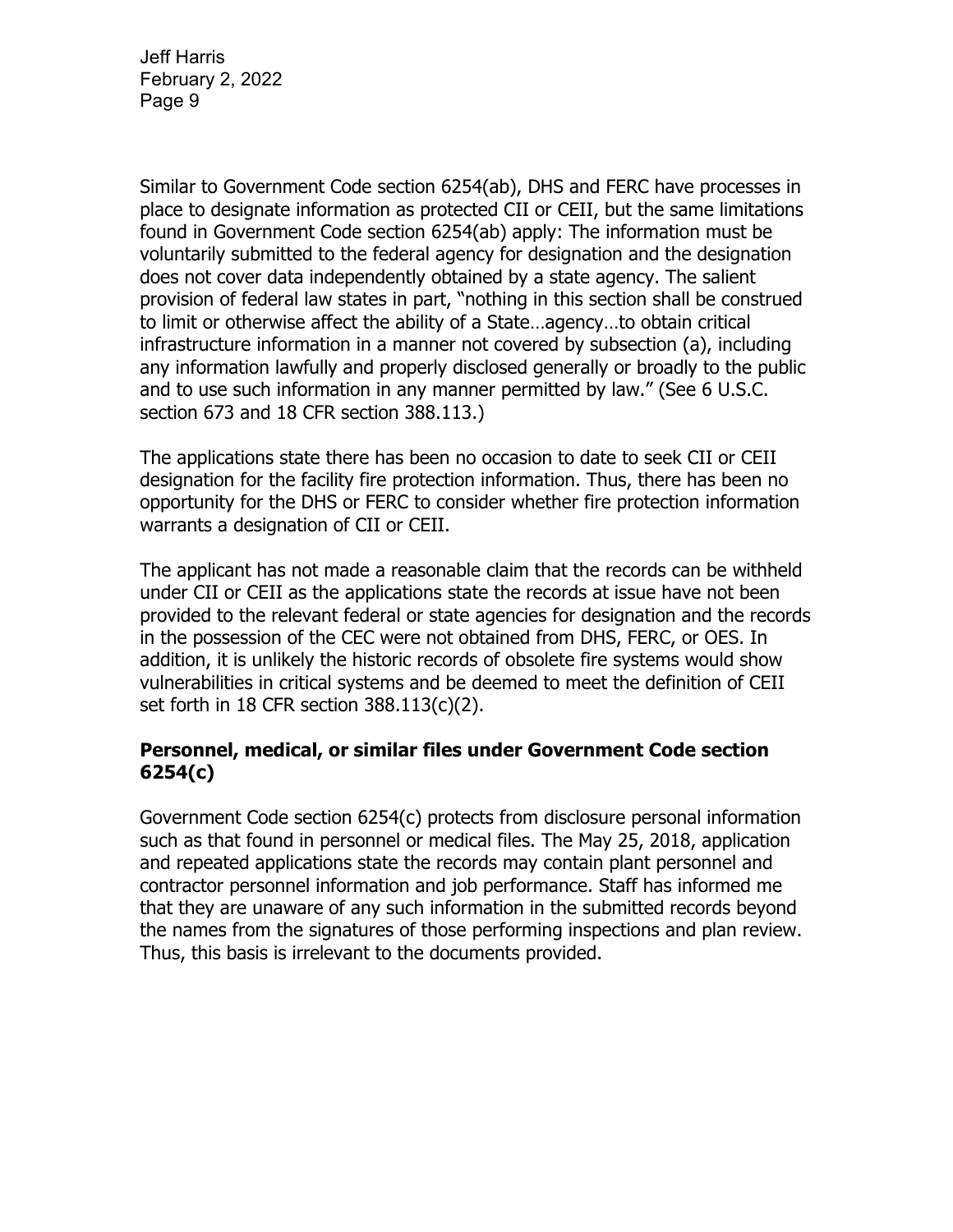### **Executive Director's Determination**

#### **Historic Records of Systems Replaced or Removed**

The historic documents that include information regarding fire protection and related systems that were removed or replaced are not granted confidential designation. The applications have not presented a rationale as to why records of removed systems retain proprietary value or why the public interest served by not disclosing these historic records clearly outweighs the public interest served by disclosure of these records.

### **BOD Records of Existing and New Systems**

For the reasons above, the BOD records, which include detailed information about the design and operation of the fire protection and related systems now installed or being installed at Geysers Units 3, 16, 17, 18, 19, and 20 are granted confidential designation for the life of the Geysers or until such time as they may be publicly released.

### **MR Reports**

The confidential appendices A and B to the MR reports that include details of ongoing construction work and the schedule of work at each site will be confidential for two years from the report date. The applications do not provide a rationale as to why a completed repair or recommissioning schedule evidencing a functioning fire protective system presents risks to the public if disclosed or why the public interest in knowing corrective action was completed is clearly outweighed by maintaining the confidentiality of a work schedule far into the future. The two-year time period ensures that identified repair and recommissioning work can be completed, removing the risk of somebody taking advantage of an offline system. The public version of the MR reports must be filed in the CEC docket.

# **ITM Records**

Similar to the MR reports appendices, the ITM records and summary of corrective actions setting forth the system status and schedule for system work will be subject to the same two-year confidentiality period from the date of the report. The applications do not provide a rationale as to why it is in the public interest to maintain confidentiality far into the future for ITM reports and corrective action summaries and schedules or why the public interest in knowing